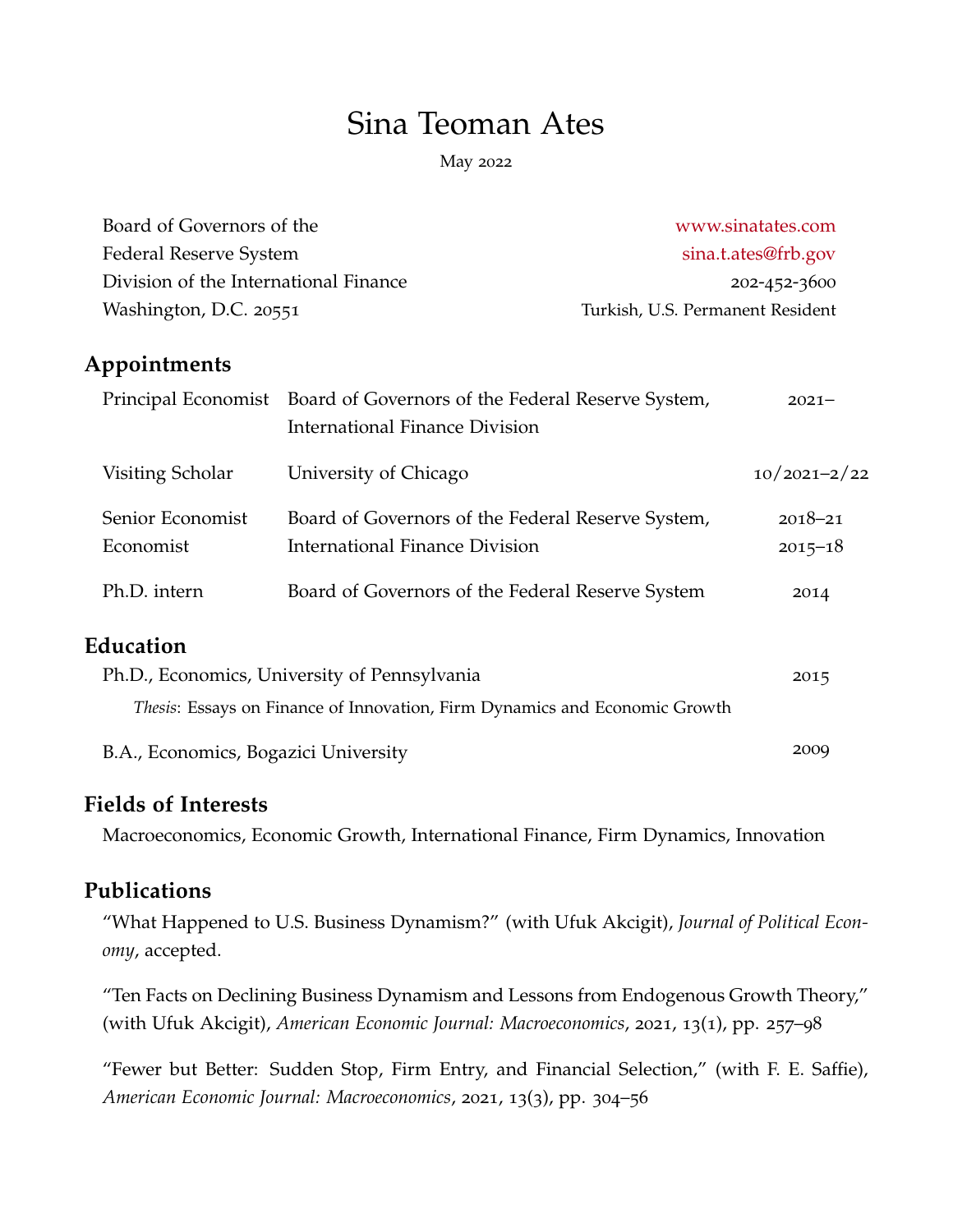"Slowing Business Dynamism and Productivity Growth in the United States," (with Ufuk Akcigit), 2020, *Proceedings of the Jackson Hole Symposium*.

### **Working Papers**

"Fencing Off Silicon Valley: Cross-Border Venture Capital and Technology Spillovers" (with U. Akcigit, J. Lerner, R. Townsend, Y. Zhestkova). NBER Working Paper 27828

"Innovation and Trade Policy in a Globalized World," (with Ufuk Akcigit and Giammario Impullitti). NBER Working Paper 24543

"The Depth and Breadth of the Step-by-step Innovation Framework," commissioned for the conference and book *The Economics of Creative Destruction* in Honor of Philippe Aghion and Peter Howitt

"Project Heterogeneity and Growth: The Impact of Financial Selection on Firm Entry," (with F. E. Saffie). PIER Working Paper 13–011

"Beyond Cash: Venture Capital, Firm Dynamics and Economic Growth." Unpublished Manuscript, University of Pennsylvania, 2015

#### **Seminar and Conference Presentations**

**2020-2021:** SEA 2021, ASSA Annual Meeting 2021, ASSA Annual Meeting 2020, NBER The Future of Globalization, NBER SI 2021, IEA World Congress 2021, The Economics of Creative Destruction, 7<sup>th</sup> International Workshop on NSE (Peking University), Bogazici University, Sabanci University

**2018–2019:** Bank of Portugal, Georgetown University, Econometric Society European Summer Meeting 2019, SED 2019, GCER Biennial Conference at Georgetown University, World Bank Conference on Globalization, Bank of Italy, Koc University Economics Winter Workshop, Latin American Econometric Society, CompNet-EBRD Workshop on Localisation and Productivity, Bilkent University

**2016–2017:** University of Maryland, IMF-BNM Summer Conference, Munich Summer Institute, TSU ISET, Federal Reserve Board, Society for Economic Dynamics 2016, Central Bank of Turkey IMB

**2014–2015:** Federal Reserve Board, VU Amsterdam, Bilkent University, Koc University, Central Bank of Turkey IMB, Midwest Macro Conference (U. of Rochester), Mini Workshop on Economic Growth (U. of Chicago), Federal Reserve Board, Bilkent University Economics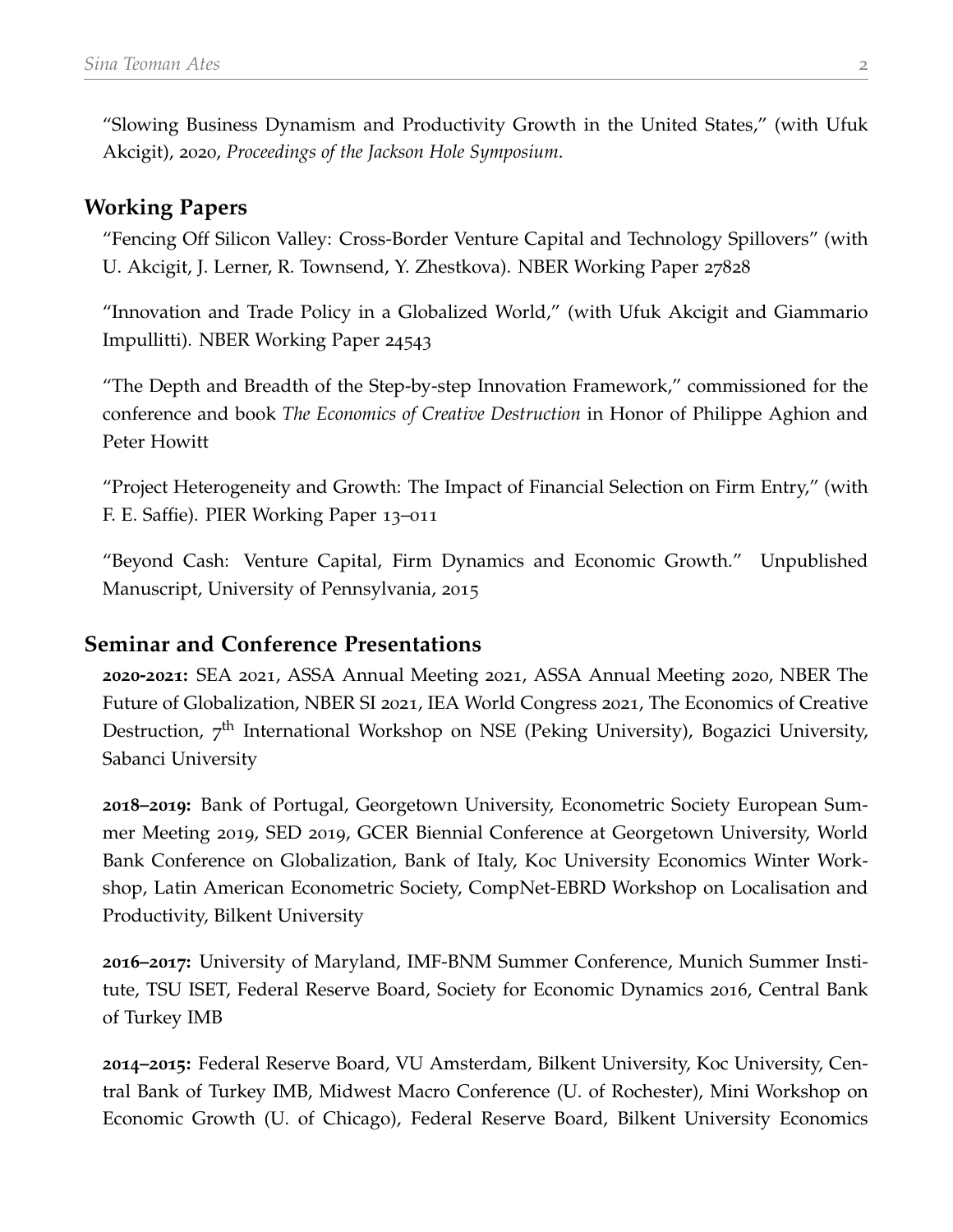Workshop, University of Pennsylvania Macro Lunch

**2012–2013:** Koc University Economics Winter Workshop, World Finance Conference, Eurasia Business and Economics Society, University of Pennsylvania Macro Lunch, International Atlantic Economic Society

#### **Discussions**

"The End of Economic Growth? Unintended Consequences of a Declining Population," (Chad Jones), 7<sup>th</sup> International Workshop on NSE (Peking University), 2020.

"Firm Growth through New Establishments," (Cao, Hyatt, Mukoyama, Sager), ASSA Annual Meeting, 2020.

"A Theory of Falling Growth and Rising Rents," (Aghion, Bergeaud, Boppart, Klenow, Li), NBER SI Economic Growth, 2019.

"Small and Large Firms Over the Business Cycle," (Crouzet and Mehrotra), Second Maryland Finance Conference (U. of Maryland), 2018.

"Do Tax Incentives for Research Increase Firm Innovation? An RD Design for R&D," (Dechezleprêtre, Einiö, Martin, Nguyen, Van Reenen), ASSA Annual Meeting, 2018.

"The Causes and Consequences of Going Public. Firm-Level Evidences from Twelve European Countries" (Panetta, Generale, Signoretti), World Finance Conference, 2013.

## **Honors and Fellowships**

International Sakip Sabanci Research Award, 2022

Graduate Fellowship, University of Pennsylvania, 2009–2014

Fellowship of the Turkish Government, 2004–2009

Alper Orhon Award, Bogazici University, 2009

Bogazici University Fellowship, Fall 2004

## **Professional Service**

**Referee:** *American Economic Review, Econometrica, Journal of Political Economy, Quarterly Journal of Economics, Review of Economic Studies, American Economic Journal: Macroeconomics, American Economic Review: Insights, Economics Letters, Economic Journal, European Economic Review, Journal of the European Economic Association, Journal of Monetary Economics, International Eco-*